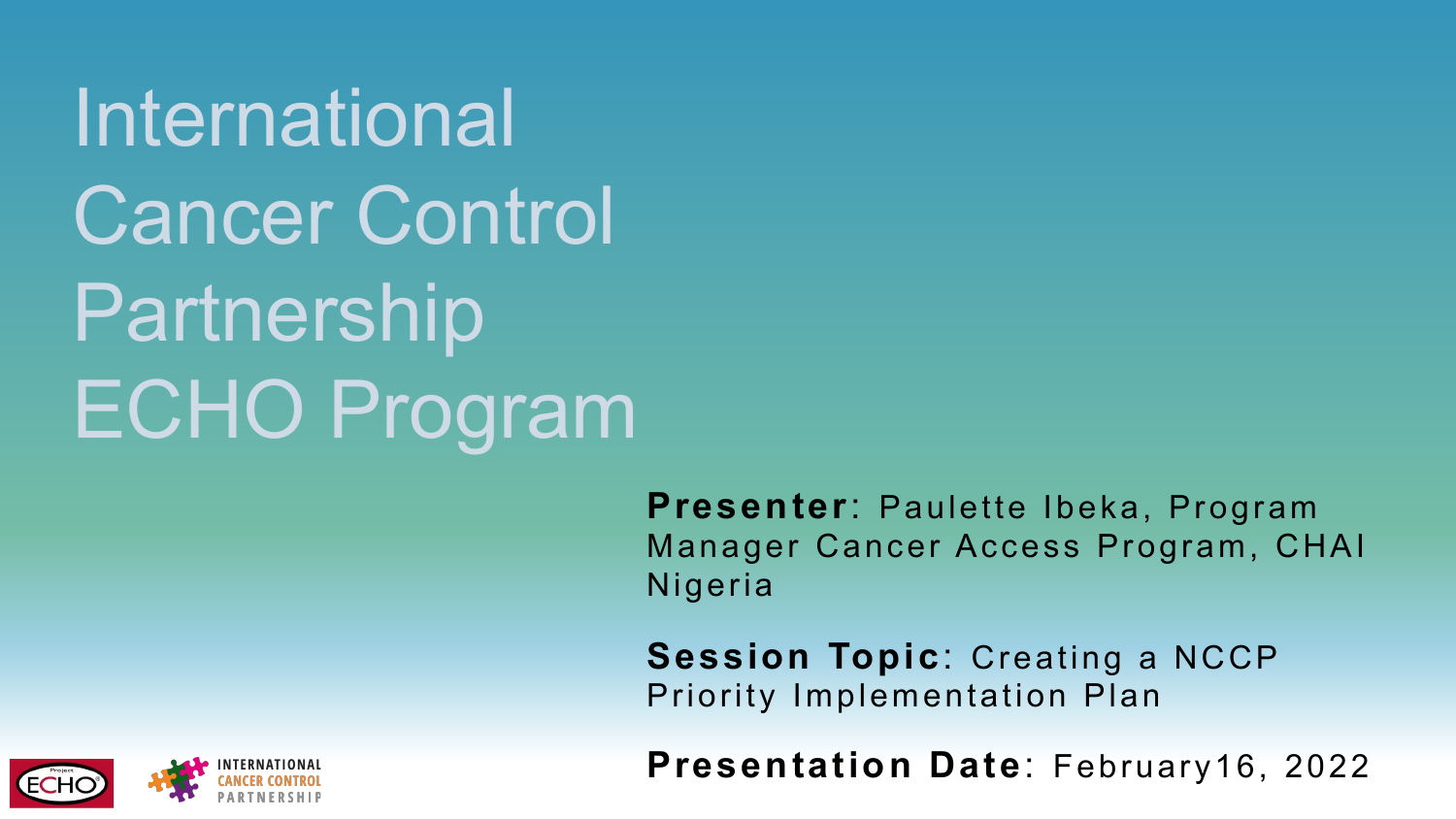## Nigeria is a West African Country with a population of over 200 million people





§ Nigeria is divided into 36 states which are grouped into 6 geo-political zones and a federal capital territory (FCT)- Abuja

Each State is further broken down to local government areas (LGAs) and wards

The healthcare system is split into three levels:

- Tertiary level care: teaching hospitals and federal medical centers managed by the Federal Government
- § Secondary level care: general hospitals and state medical centers managed by the state government
- § Primary level care: primary healthcare centers and health posts managed by the local governments.
- Cancer treatment services are typically offered at the tertiary level with a few secondary level centers equipped to provide some treatment services.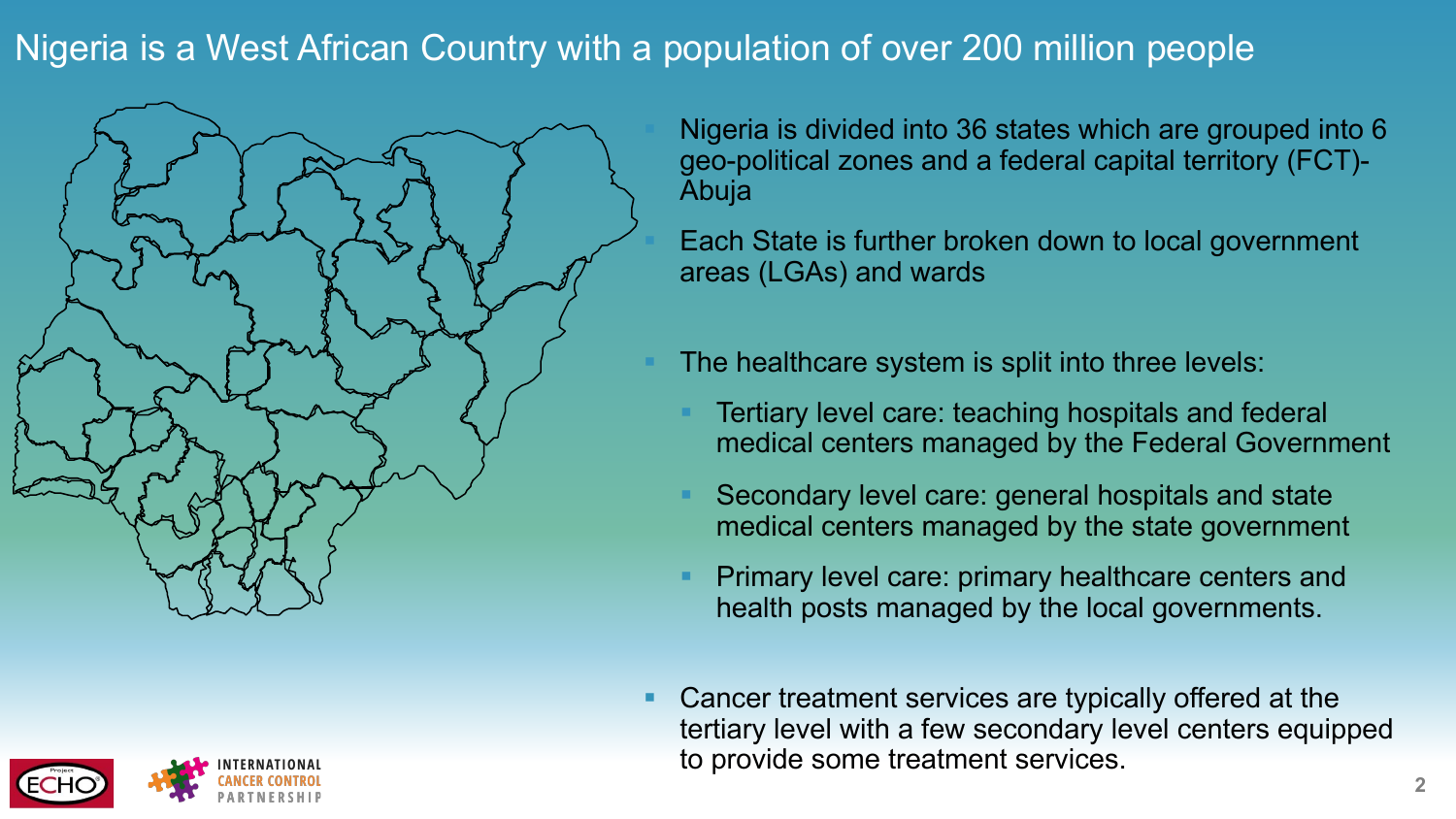## The Federal Government of Nigeria launched a five-year national cancer control plan (NCCP) (2018-2022)



Nigeria's NCCP has seven priority areas of action including:

- **Prevention**
- § Diagnosis and Treatment
- § Hospice and Palliative Care
- § Advocacy and Social Mobilization
- Data Management and Research
- § Supply Chain Management and Logistics
- § Governance and Finance

An implementation framework was developed for each priority area and is embedded in the plan.

|                |                   |                   |            |             |                          | DELIVERY/     |
|----------------|-------------------|-------------------|------------|-------------|--------------------------|---------------|
|                |                   |                   | <b>KEY</b> |             | MITIGATION    COMPLETION |               |
| I ACTIVITIES I | <b>/   OUTPUT</b> | LEAD MDA PARTNERS |            | <b>RISK</b> | <b>STRATEGY</b>          | <b>I DATE</b> |

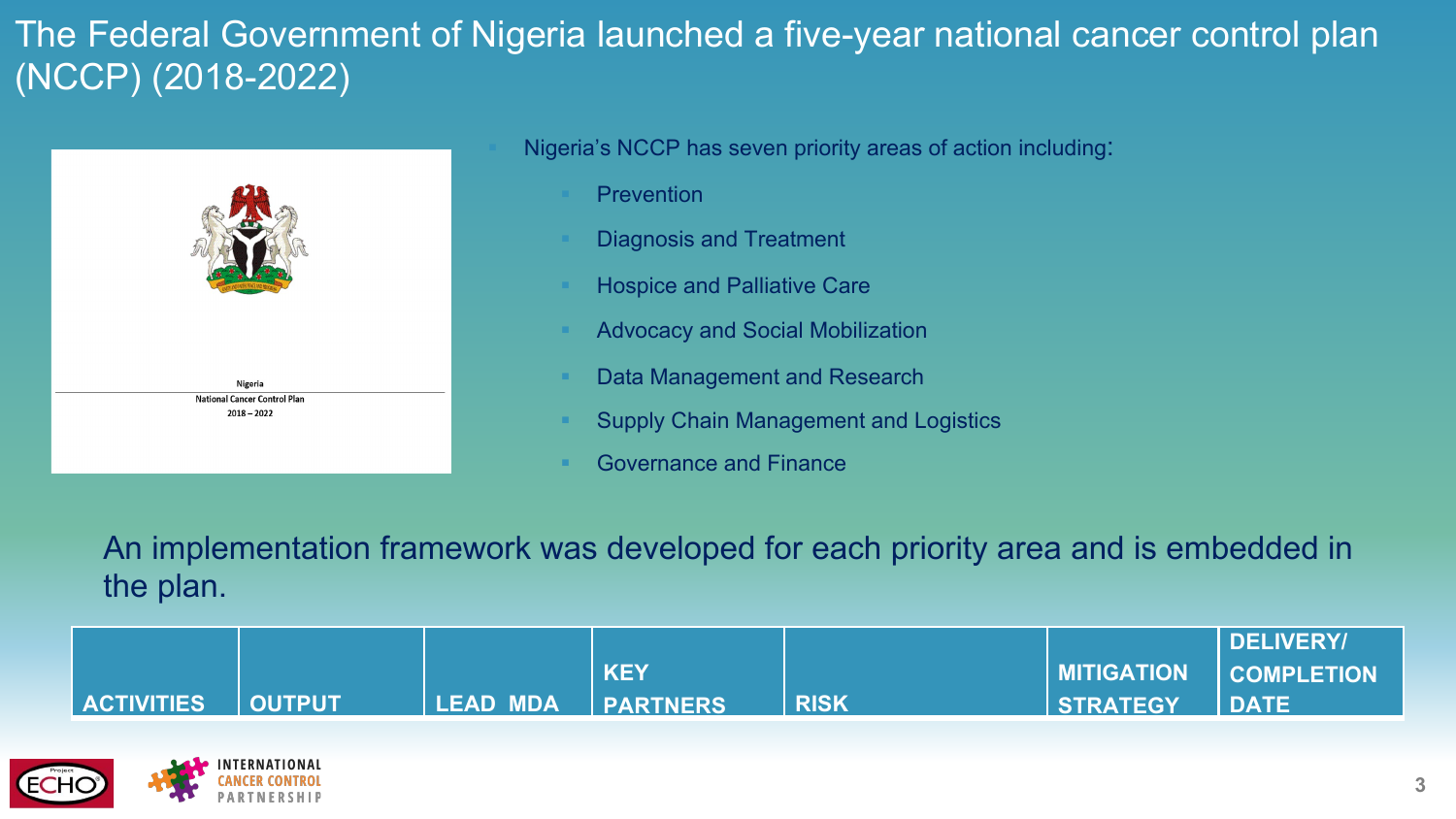## A workplan that harmonizes Government and Partner activities for cancer control captures the ICCP ECHO priorities

- § Review and update of the 2018-2022 NCCP and the Strategy document for the elimination of cervical cancer will be achieved through the TWG
- § Pediatric Cancer has been prioritized with relevant stakeholder inclusion on the TWG and active engagement with pediatric cancer advocates
- § Access to quality cancer care
	- § The cancer health fund (CHF) has been activated with qualified enrollee receiving free treatment. Hence tracking and strengthening of outlined programing
	- § Activities to improve the product offerings on the Nigeria cancer access partnership (NCAP) have been prioritized
	- Implementation of three recently approved policies and guidelines have been prioritized

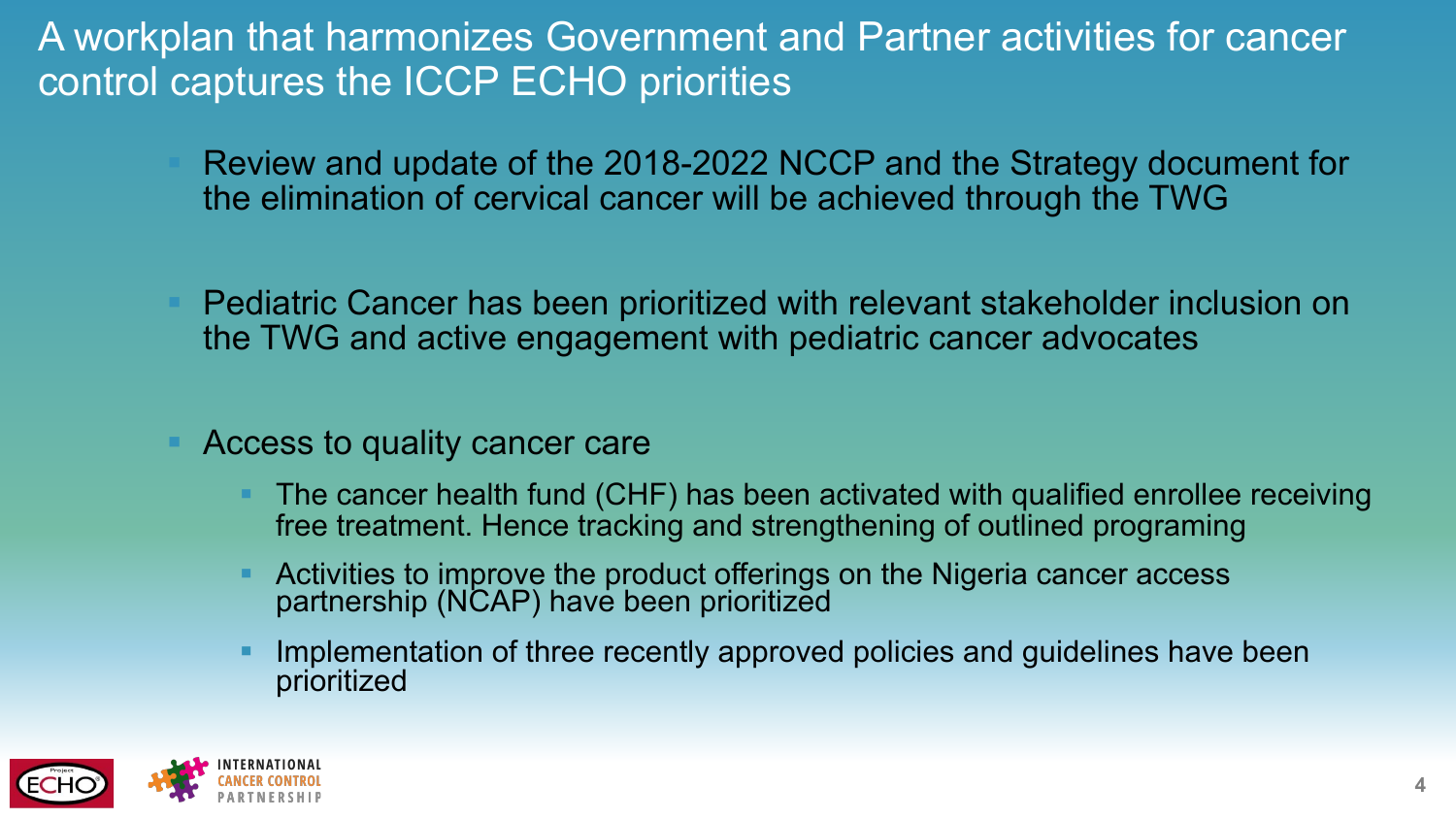Although we consider all components of our priority implementation plan essential, we have recorded achievements through partnerships

Identify each partner's core expertise and strengths

Engage partner(s) to harmonize efforts to achieve outlined outputs/outcomes in the NCCP

ØCoordinate partner activities

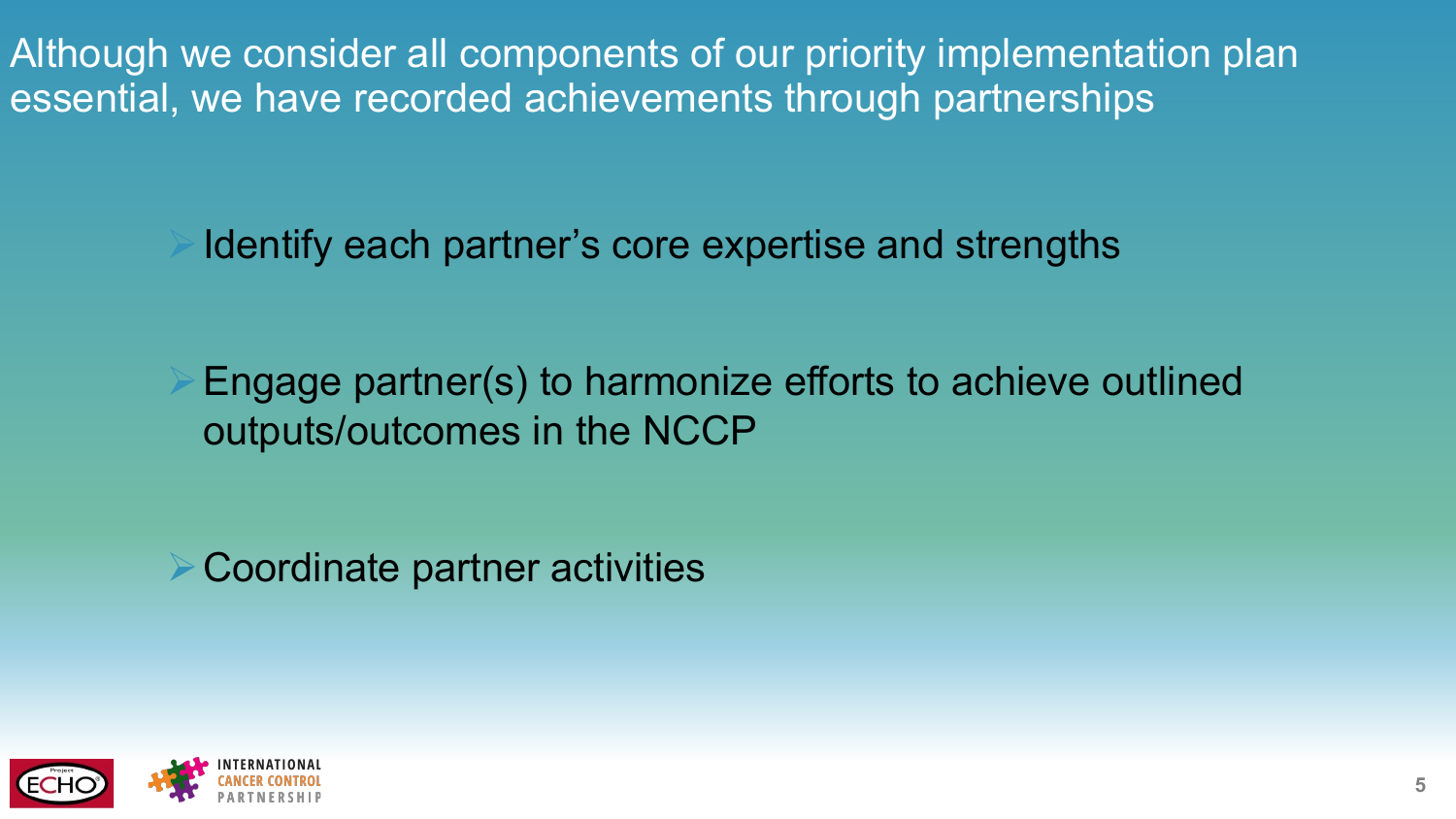Our experience shows an implementation plan that covers all aspects of the NCCP supports generating resources for achieving outcomes listed in the plan

Facilitated fund raising for

priority areas



System strengthening including commodity donation was made possible because of a clearly defined implementation plan

Guided prioritizing human resource for both clinical and non-clinical solutions to achieving key activities